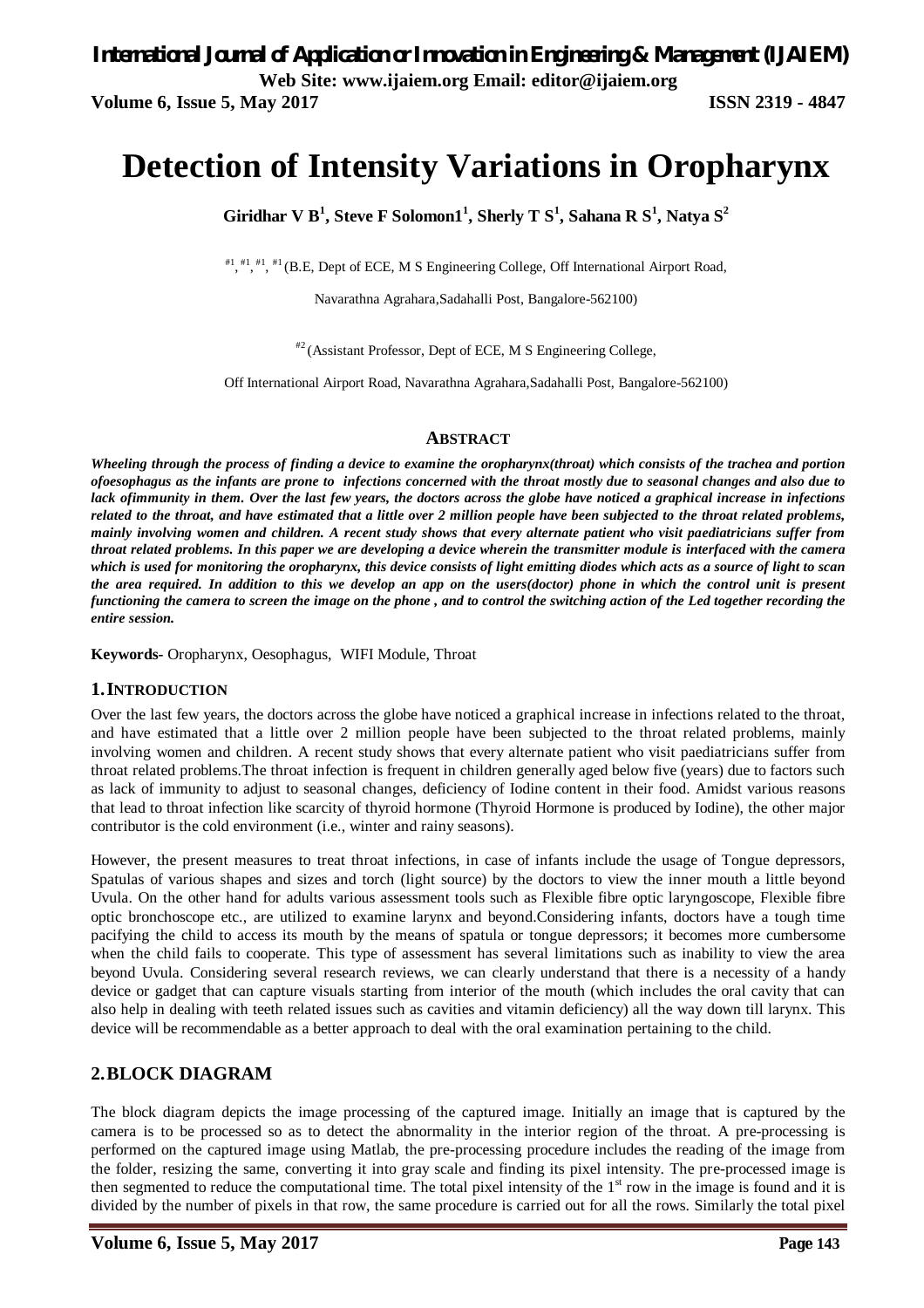# *International Journal of Application or Innovation in Engineering & Management (IJAIEM)* **Web Site: www.ijaiem.org Email: editor@ijaiem.org Volume 6, Issue 5, May 2017 ISSN 2319 - 4847**

intensity of the columns are also found using the exact method. This procedure is applied on both normal and abnormal images and their respective stem plots are compared to find the approximate values of the affected areas. Based on these approximate values, a threshold is applied to the image which displays only the affected areas (Region of Interest) in the throat while the rest of the region is blackened out. The entire computation is performed on different types of images such as RGB, Gray scale, Indexed image, bitmap image.



**Figure 1**: Block diagram of image processing

# **3.METHODS AND METHODOLOGIES**

- The major principle of this project is to find out the affected portion of the interior region of the throat
- The project consists of an endoscopic camera that captures the image of the interior region of the throat.
- It also consists of an android application that uploads the image to the cloud, where the Matlab code is run. Thus, performing the image processing on the uploaded picture.
- The image processed picture is retrieved to the phone by the same mobile application that uploaded the captured picture.
- The stem of the Region Of Interest (ROI) is plotted of both normal and abnormal image.
- The comparison between the plots help detect the abnormality in the interior region of the throat. The below table indicates the variation in normal and abnormal throat regions.

| <b>Table 1:</b> Intensity Indications |               |
|---------------------------------------|---------------|
| <b>INTENSITY VALUE</b>                | <b>TYPE</b>   |
| >10                                   | ABNORMAL      |
| $<$ 10                                | <b>NORMAL</b> |



**Fig:** Comparison of images (Pharyngitis, Laryngitis ,sore throat, Glandular fever ,normal throat) with their corresponding intensities.